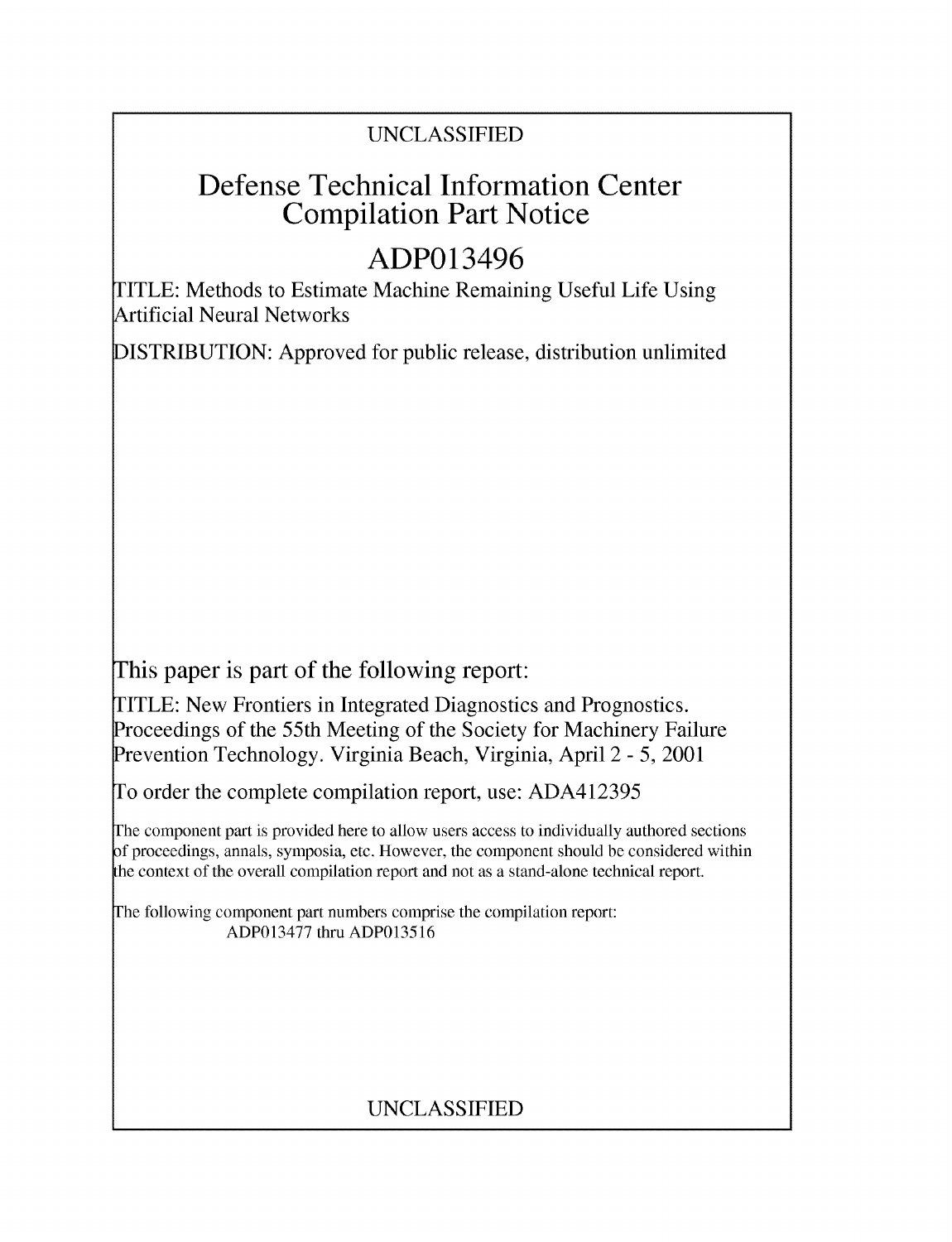#### **METHODS** TO **ESTIMATE MACHINE REMAINING USEFUL** LIFE **USING** ARTIFICIAL **NEURAL** NETWORKS

Magdi A. Essawy, Ph.D., Engineering Studies Program, P.O. Box 8047 Georgia Southern University, Statesboro, GA 30460 Phone: 912-486-7583, e-mail: *essawv@(GaSou.edu*

Abstract: In this paper, a general methodology for remaining useful life estimation based an indirect methodology is presented. Gearbox failure data, recorded using a mechanical test bed at the Applied Research Laboratory, Penn State University, is used. The machine remaining useful life estimation method used in this paper is indirect method, in the sense that it predicts first the behavior of some system parameters known to be sensitive to the machine operating status, use those predicted values in order to find the predicted machine status through the fuzzy system definitions, and then estimate the remaining useful life by measuring the time from the present time to the time where the death status was detected. Some machine parameters such as temperature, vibration spectrum and level, and acoustic emission, are used in such analysis. Machine operating regions are divided into normal operation, abnormal operation, and no operation or death. Every parameter limits is defined in each region. Prediction models are used to predict the time trajectory of the machine parameters starting from some history measurements. Those predicted trajectories could be used to determine the machine death status point in time. The remaining time to death can be estimated form such models within some appropriate certainty and error tolerance. Neural networks and fuzzy logic system modeling techniques are used for machine parameter prediction due to their known ability for nonlinear system modeling, robustness, generalization, and modeling decision uncertainty.

Key Words: Decision making; diagnosis; fuzzy logic; maintenance; neural networks; prediction; prognosis; remaining useful life; vibration analysis.

Introduction: Machine remaining useful life of running machinery is very important information if known within a certain confidence level and tolerance. If machine remaining useful life is known with some certainty and within some acceptable tolerance they can be used in potential system planning [1,2]. That type of planning will lead to more efficient production, less down times, less inventory size, cost saving, and smooth system upgrade. **If** a machine death time is known within a certain acceptable error limits, an early planning can be made to have a replacement in time, which might lead to a big saving in cost, an appropriate selection for installation time, and avoidance to sudden machine breakdown.

However, prediction is one of the hardest problems to solve especially for non-linear and chaotic systems [3,4]. Most of the real life systems belong to non-linear and chaotic systems. Even though prediction cannot be achieved with high accuracy for such systems, but for very short time in the future, knowing something about the future is important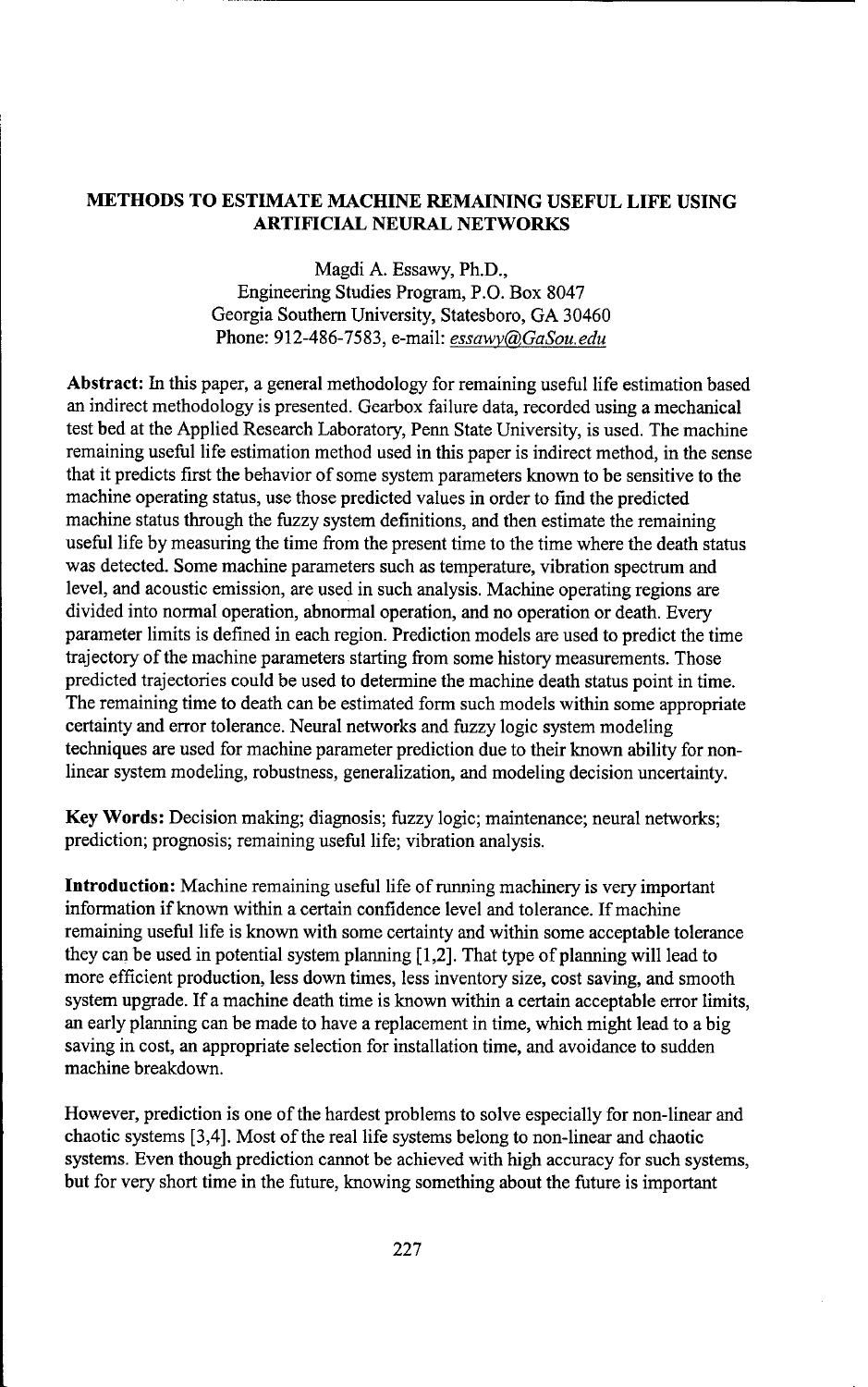even if not very accurate. For example, weather forecasting can be achieved with reasonable accuracy only for the coming few days. However, it is also important to predict weather for the next weeks, months and years even with very low certainty and very high prediction error.

Literature has focused some attention in the past few years for finding techniques for estimating machine remaining useful life (RUL) [1,5]. This problem is still in need for some extra efforts in the coming years, to come up with improved models and methods. Most of the RUL estimation methods are based on direct methods that use some history of machine measurements in order to directly estimate the machine remaining useful life or time to death [5]. In this paper, machine RUL will be assumed to be the remaining time to death. And death will be defined as the time when the machine will be no longer useful, which can be due to a major defect in the machine, very low efficiency operation, the machine becoming out-dated, or machine becoming impossible to operate. The machine RUL method presented in this paper is an indirect method that is based on prediction of the future time trajectory of some machine parameters. Those parameters are correlated to the machine different operating status regions. Knowing the correlation of the deviation of some parameters from some nominal value to the machine status, and the parameter predicted deviation in a specific time would lead to good knowledge of the remaining time to reach such operating status. Neural network prediction models in conjunction with some fuzzy logic based decision-making algorithms are use to implement this indirect methodology.

Neural network parameter prediction-models are used due to their ability for non-linear system modeling, and generalization [6,7]. Fuzzy logic operating region-locators are used due to their ability to model uncertainty and continuous logic variables in real world problems [8-10].

Machine Failure Data [11]: The gearbox failure data used in this paper are obtained through the Applied Research Laboratory (ARL), at Penn State University. The data was recorded at the ARL using a MDTB (Mechanical Diagnostic Test Bed) that is functionally a motor-driven-train-generator test stand. The gearbox is driven at a set input speed using a 30 Hp, 1750-rpm AC (drive) motor, and the torque is applied by a 75 Hp, 1750 rpm AC (absorption) motor. The maximum speed and torque are 3500 rpm and 225 ft-lbs, respectively. The speed variation is accomplished by varying the frequency to the motor with a digital vector drive unit. A similar vector unit capable of controlling the current output of the absorption motor accomplishes the variation of the torque. The MDTB has the capability of testing single and double reduction industrial gearboxes with ratios from about 1.2:1 to 6:1. The gearboxes are nominally in the 5-20 Hp range. The system is sized to provide the maximum versatility to speed and torque settings. The motors provide about 2 to 5 times the rated torque of the selected gearboxes, and thus the system can provide good overload capability.

Ten accelerometers and an acoustic microphone are placed on the test bed. The microphone, placed in proximity to the test bed, provides a frequency range up to 22 kHz,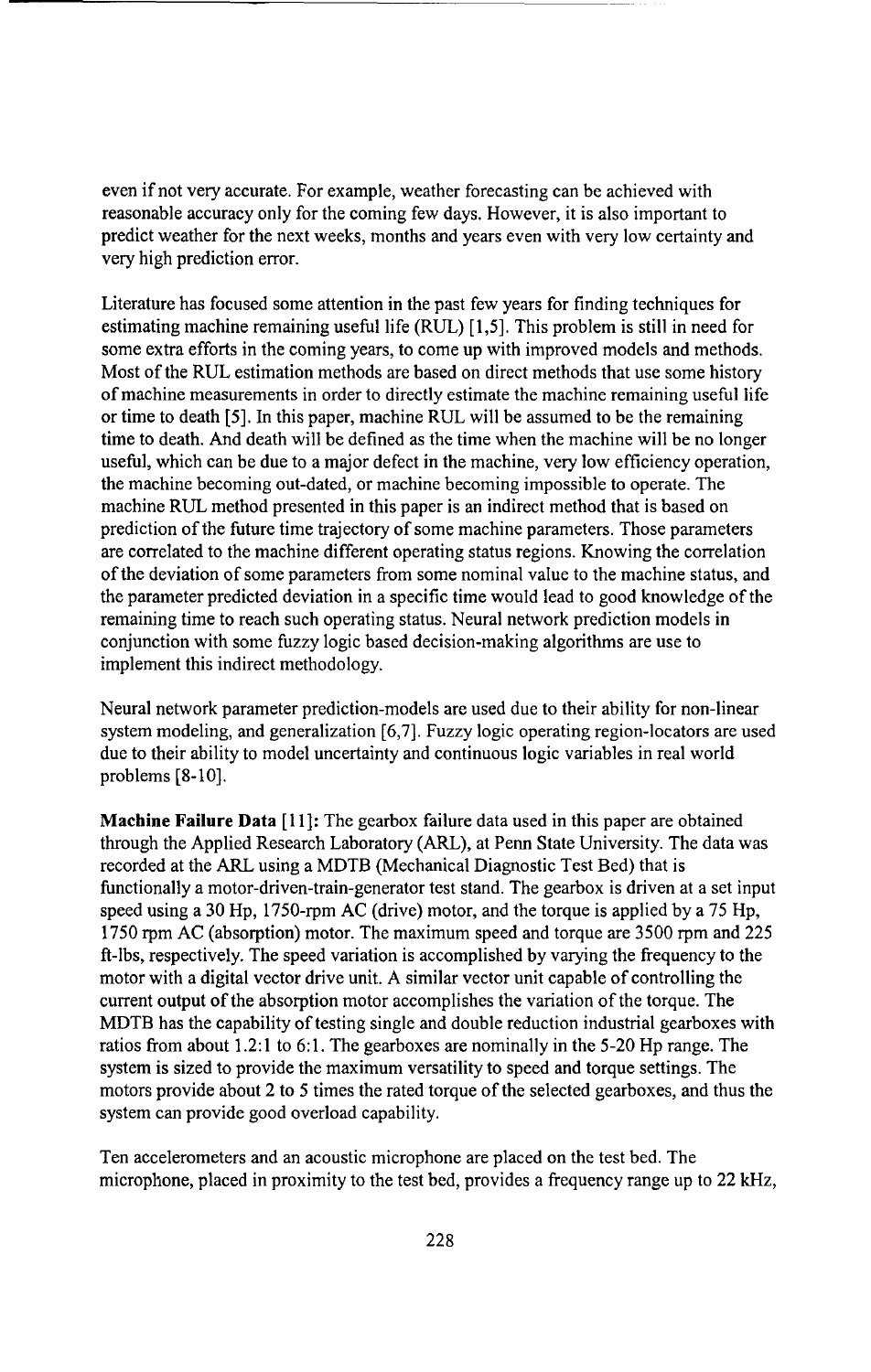which is almost twice the bandwidth of human audible range. A total of 32 thermocouples are available for temperature readings on the MDTB. The highest sampling speed required was 20 kilo Samples (kS)/s for the accelerometers and 44.1 kS/s for the microphone. The thermocouples are sampled at 1 S/s.

Methodology: The machine remaining useful life (RUL) estimation methodology developed in this paper is based on a machine parameter prediction technique along with knowledge about the different operating regions of the machine. In this method, it is assumed that the operating status of a specific machine is reflected into clear changes in a set of its parameters, such as vibration, temperature, current, voltage, power, speed, etc. These define the machine state trajectory in a multidimensional space. Those parameters that are most sensitive to the machine operating status should be selected for the analysis. Mapping of the machine state trajectory to individual two-dimensional subspaces is used in order to simplify the analysis. Certainly, a prior analysis to the machine and its parameters, and their correlation to the change of operating status are needed.

Three operating status regions are assumed Normal Operation (Health), Abnormal Operation (Sickness), and Death (no operation, or non-useful operation), as shown in Figure 1. In reality there is no sharp changes between those regions and the borderlines plotted on the graph are artificial borderlines to approximate the different operating regions. A more realistic representation was developed using fuzzy logic description methods. This representation is illustrated in Figure 2. This fuzzy membership function representation allows easier handling of the terminology, continuous representation of logical functions, smooth transition of status, and easier decision-making process. This fuzzy representation for machine status is an integral part of the machine RUL estimation process developed in this paper. However, the actual measurements are used to tune those fuzzy membership functions to each type of machine separately.

When a machine is in a normal operating status, it is guaranteed that all of its parameters will be bounded in a specific region. This region will be very narrow in the first operating period, and will be in a close proximity with the rated values of the machine parameters. However, it will become wider as the machine becomes older. This transition will happen gradually. Some parameters will increase while others will decrease due to the machine degradation process. Examples for the accelerated degradation trajectories reflected into vibration information measured by accelerometers mounted on the MDTB, or what can be called a machine state transition on two-dimensional maps are shown in Figures 3 and 4. Figure 3 shows the root mean square (rms) value of the machine vibration versus time in seconds, measured during run #10 using accelerometer # 2. And Figure 4 shows the rms value of the machine vibration versus time in seconds, measured during run #10 using accelerometer # 5. These transitions are driven by the actual internal physical changes in the machine, which can take place in any similar active system, such as any rotating machinery. For the same type of machine, some units may experience an increasing trend of some of their parameters while others experience a decreasing trend, due to their unique manufacturing and operating conditions. However, this increase or decrease in itself may not correlate to the machine operating status as long as it is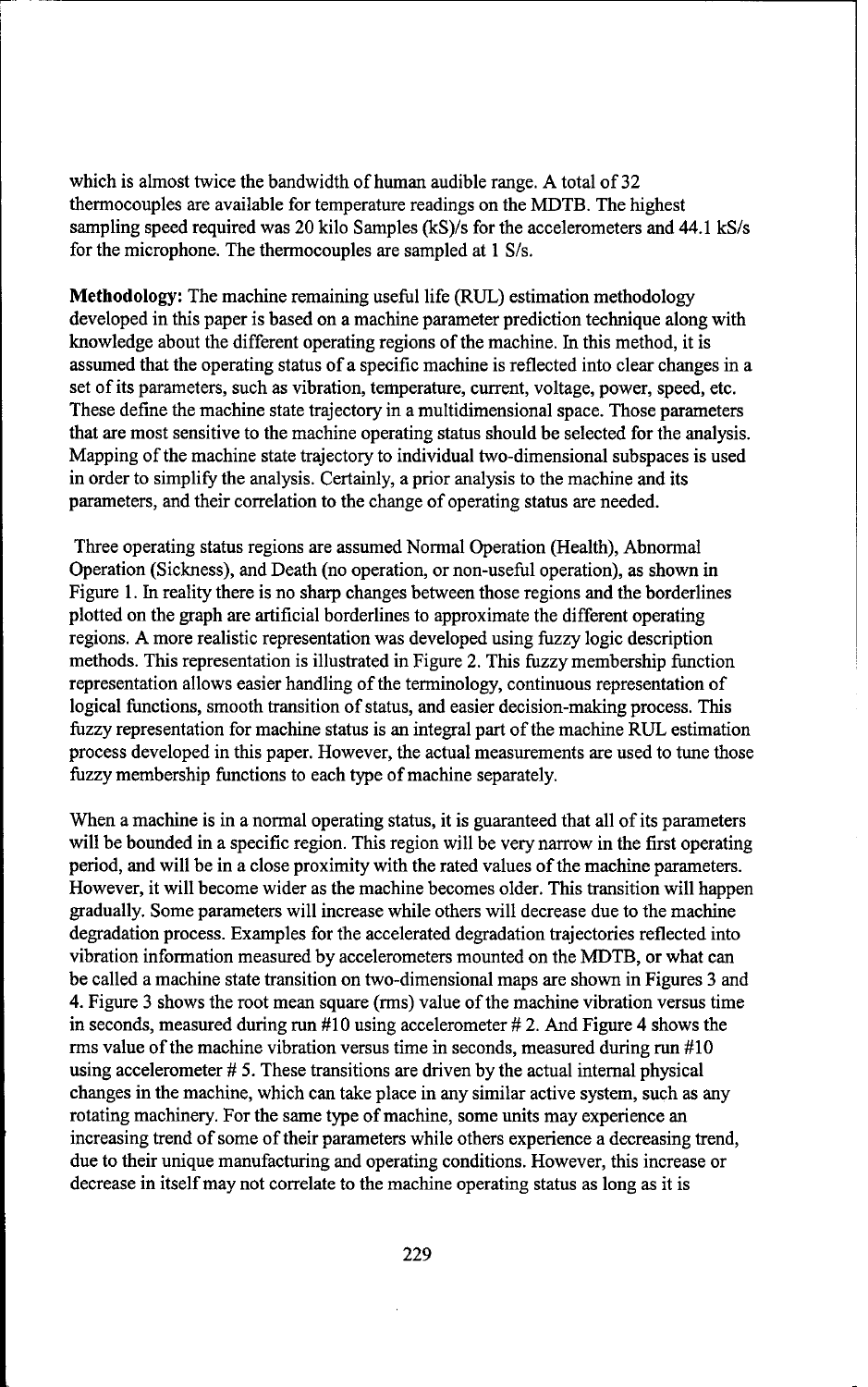bounded within certain limits. In other words the relative change in a specific parameter is more indicative of the machine operating status than its absolute value. This is why those operating regions were generated based on the deviation from the baseline value that indicates the machine condition at its birth (when it first came online). Some machine maintenance may also create a sudden shift of the machine parameter trajectory from one operating region to another, such as from the abnormal to the normal region, and needs to be taken into account during the analysis.



**Figure** 1. Graphical representation of the definitions for machine operating status regions.



**Figure** 2. Fuzzy membership function definitions for machine operating status regions.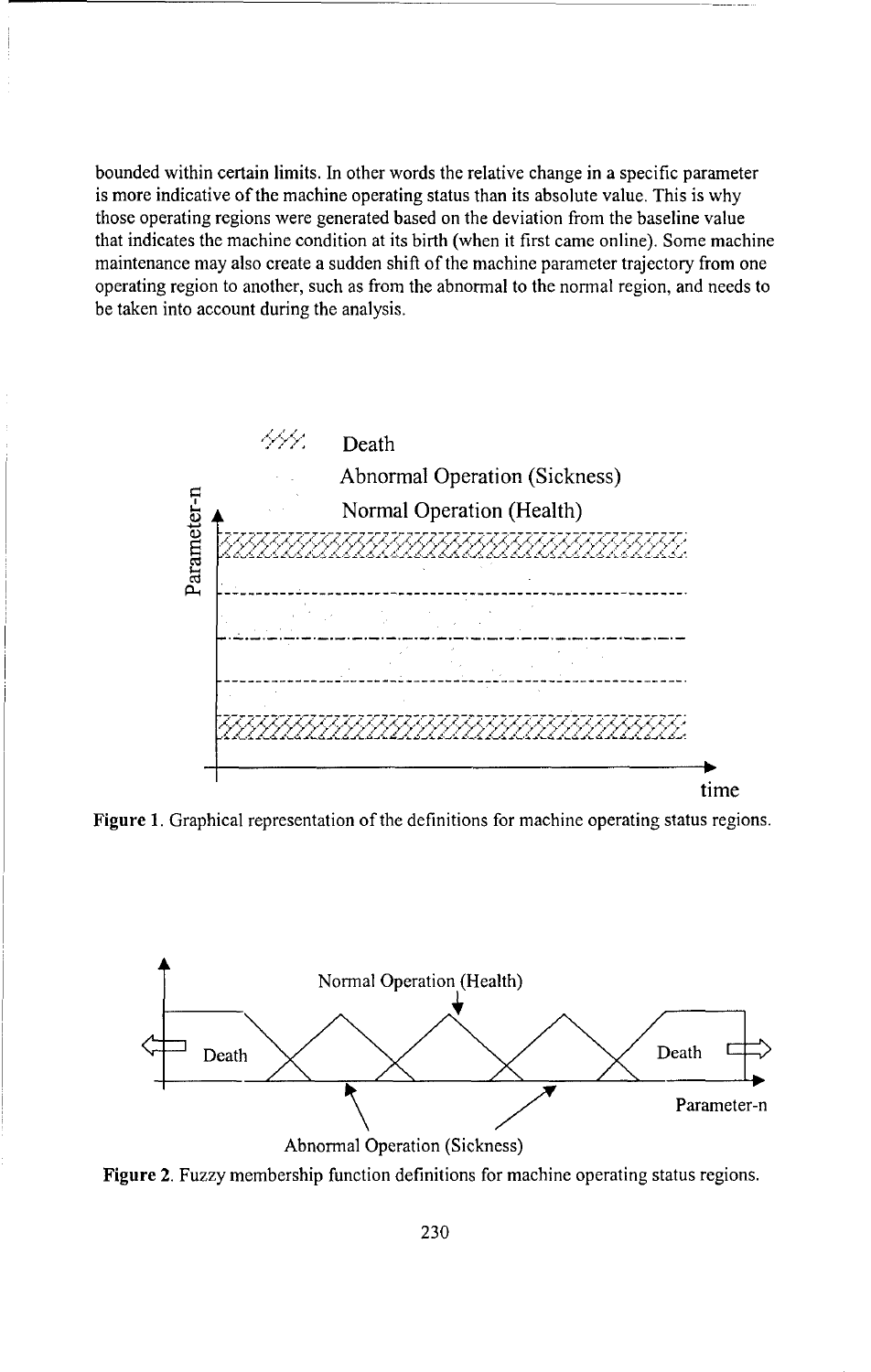

Figure 3. The rms value of the machine vibration versus time in seconds, measured during run #10 using accelerometer # 2.



Figure 4. The rms value of the machine vibration versus time in seconds, measured during run #10 using accelerometer # *5.*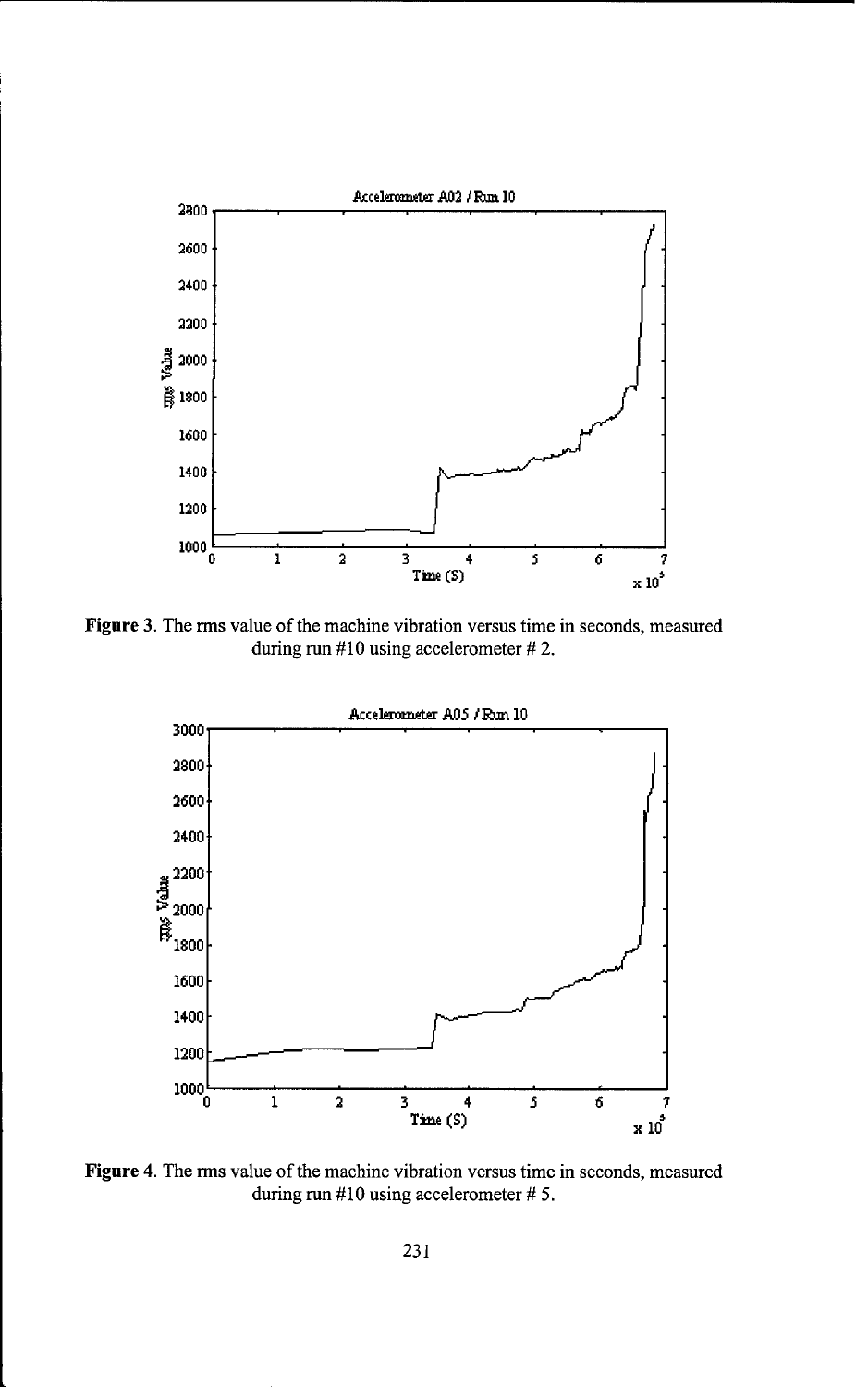When a machine parameter transition is recorded in that manner, machine monitoring and diagnosis can be performed using those actual online measurements. Machine monitoring is very useful for many operation and maintenance applications. The remaining useful life estimation is crucial to many other planning and maintenance considerations. The machine remaining useful life estimation will be based not on the measured parameter value but on the predicted parameter value from some measured history data. The state trajectory of the predicted parameter transition will indicate when the machine move from one operating region to another. Now the problem has been simplified to a straightforward prediction problem. Even though prediction of non-linear systems is very hard to achieve, it is hoped that some appropriate prediction models will be built and improved with time. Those models will use some history values in order to predict future values. Linear systems are the easiest to predict, where few history points are enough to predict long time in the future. Unfortunately, linear systems almost do not exist in practice, and prediction problem becomes one of the most challenging problems to solve. Some non-linear systems though are predictable within limits and with variable prediction errors. Chaotic systems, which are a category of nonlinear systems, are not predictable due to their sensitive dependence on initial conditions [3,4,12]. Meaning that a minute change in the initial operating point might lead to a completely different time trajectory, which makes the prediction problem for such systems almost impossible to solve, at least in the time domain.

It is assumed that the systems under discussion in this paper are non-linear and are not chaotic. This means that such systems are predictable within limits and with some prediction error, based on the nature of the system and the prediction method used. The prediction time step is also a factor in the prediction error. Prediction time step is decided based on the nature of the system and the solution method used. Generally, one time step can be predicted with very high accuracy. One time step prediction may give a prediction trajectory that is very comparable to the actual trajectory. However, the prediction extent in that case is very limited, only one time step in the future which might not be very useful in case of prediction of machine remaining useful life. In case of prediction of machine RUL iterative prediction can be used. In the iterative prediction scheme, every predicted point is added to the previous history points as if it was an actual point and used to predict the next future point. If one-step prediction is used, a very small prediction error is expected, but when iterative prediction is used the error is multiplied every time prediction is repeated, which will create a big deviation of the predicted trajectory from the actual trajectory. This deviation is expected to grow more with larger prediction time. Certain confidence level or certainty in the prediction and consequently in the RUL prediction needs to be established. For example, if this model predicts the machine RUL is time (t) then a certainty  $(C)$  for that decision needs to be provided to the user, in order for that information to be useful for practical applications. This certainty will be formulated as a function of the accurate prediction probability and the degree of fuzzy membership of the operating status on which the decision was made. The accurate prediction probability will be computed using two methods. The first method assumes a uniform probability distribution, meaning that the one step prediction is achieved with the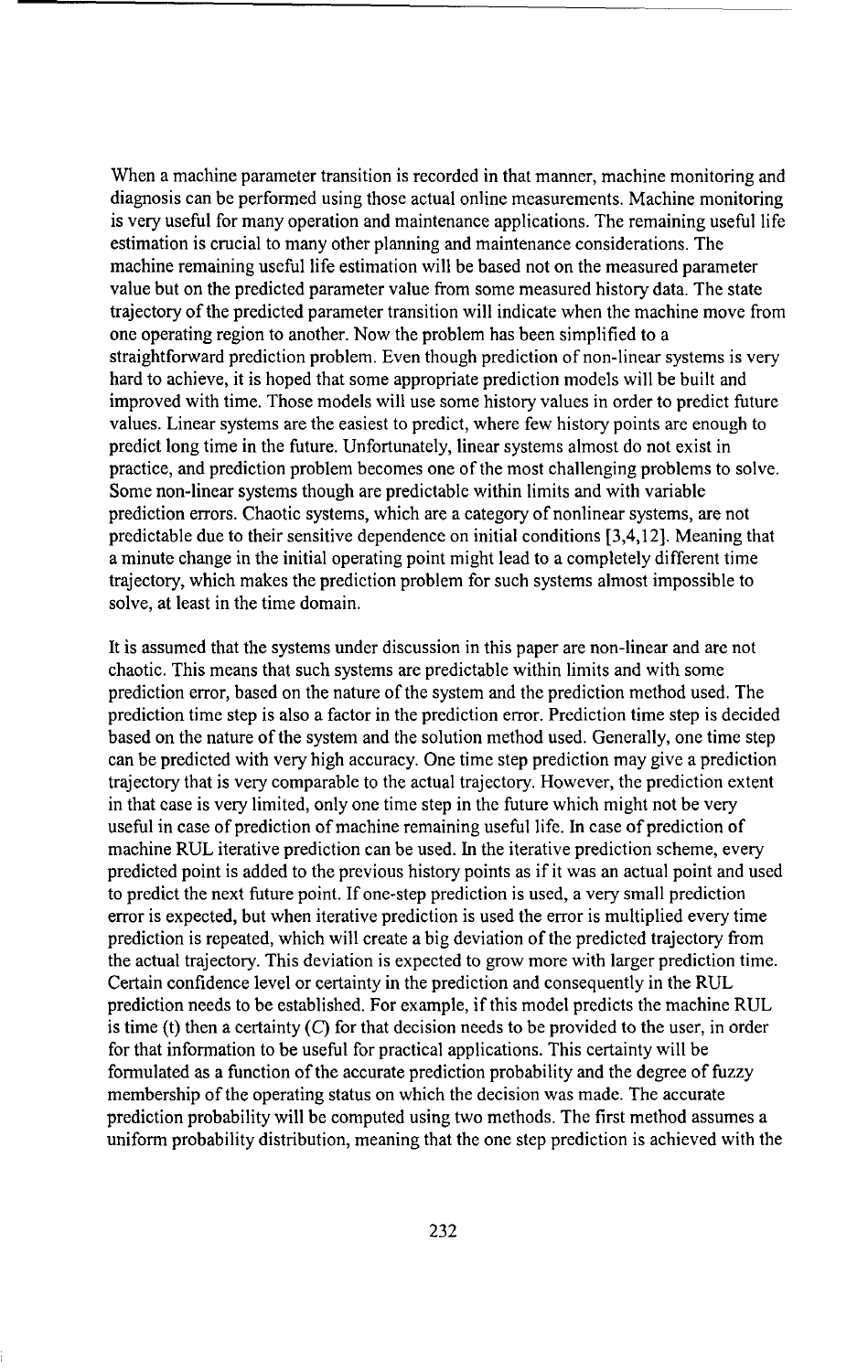same probability anywhere in the operating spectrum. In this case the total iterative prediction probability of accurate prediction can be computed as:

$$
P'=(P^1)^n\tag{1}
$$

Where  $P'$  is the total accurate prediction probability and  $P'$  is the one step accurate prediction probability.

The second method assumes that the distribution of the prediction probability is changing over time, and the total iterative prediction probability can be computed as:

$$
P' = P^1 P^2 \wedge P^n \tag{2}
$$

Where  $P^1, P^2, \Lambda, P^n$  are the accurate prediction probabilities at time steps 1, 2, .... n.

The degree of fuzzy membership of any system parameter is estimated using the fuzzy membership function definitions similar to those shown in Figure 1. A simple rule base will be used to decide the operating status of the machine at any point. After plugging the different parameter values into that fuzzy system, a decision will be made about the status of the system. This decision is a fuzzy set, which results from the fuzzy system inferencing process that involves both implication of individual rules and aggregation of the collective rules. Defuzzifying this output, a crisp number reflecting its degree of membership to a specific operating region will be given. That number (Zdeath), estimated using the fuzzy output membership functions, along with the accurate prediction probability  $(P')$  defined above will be used to generate a total certainty level in the decision as follows:

$$
C = Z^{\text{death}} P^t \tag{3}
$$

And the machine estimated RUL would be computed as:

$$
RUL = n\Delta t \tag{4}
$$

Where *n* is the number of points predicted until a death region was located, and  $\Delta t$  is the prediction time-step.

In addition to the certainty in that decision, an estimated error margin, or tolerance, needs to be provided, and that will be computed as an error bar around the estimated RUL as:

$$
RUL = n\Delta t \pm n\Delta t \sigma_c \tag{5}
$$

Where  $\sigma_c$  is the estimated standard deviation of the iterative prediction at the current estimation point.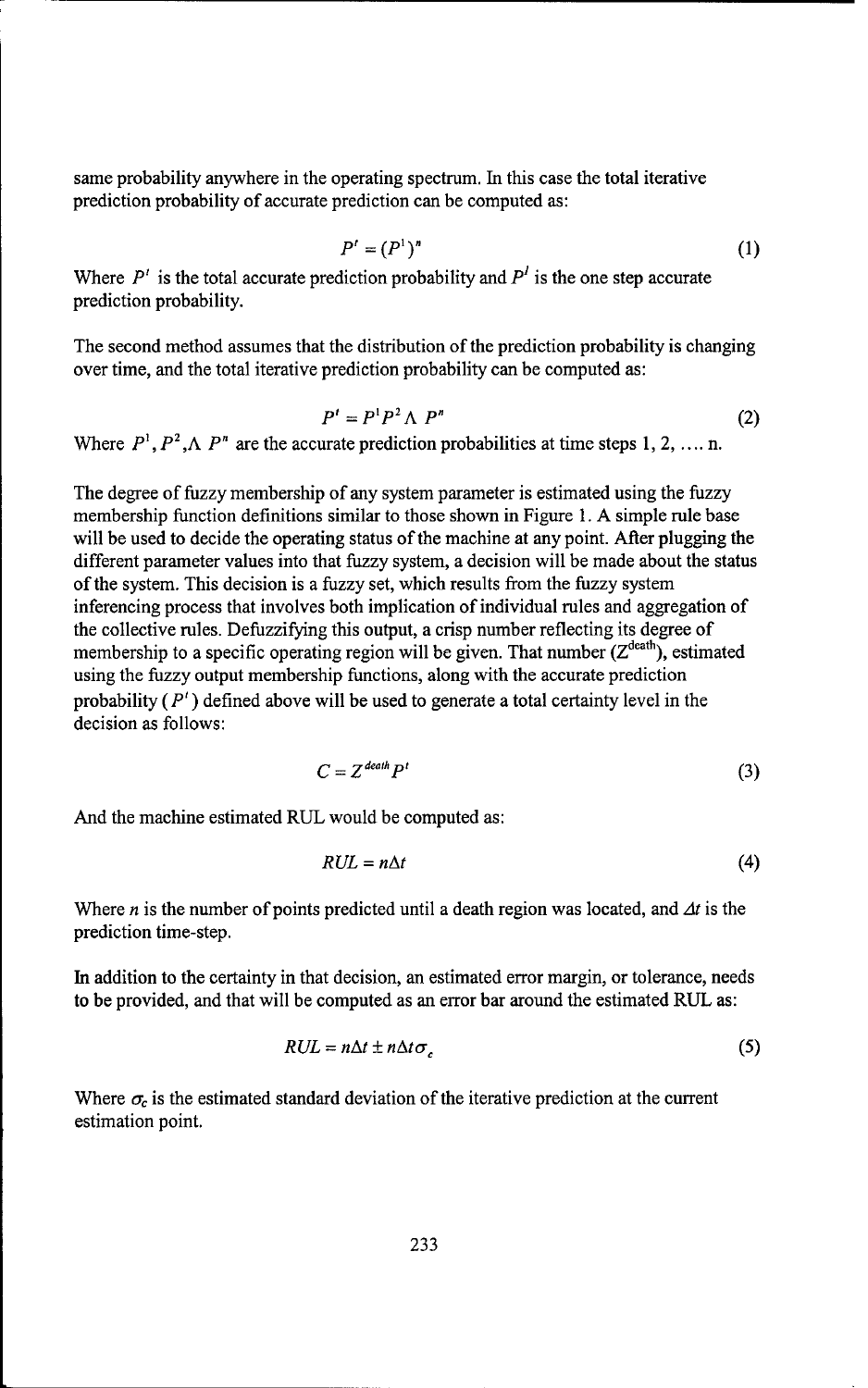A more conservative estimate can be computed as:

$$
RUL = n\Delta t \pm n\Delta t (1 - C) \tag{6}
$$

And a less conservative or more optimistic estimate can be computed as:

$$
RUL = n\Delta t \pm n\Delta t (1 - C)\sigma_c \tag{7}
$$

Prediction Models: There are several methods in the literature for non-linear system prediction [3,6,8,10,12]. Some of those are based on time series prediction [13]; others are based on multiple input single/multiple output non-linear system modeling [6,8]. Neural network models are the easiest and fastest to build in addition to many other advantages such as robustness, generalization, learning, and model free estimation [6,8,10]. Neural networks are capable of modeling non-linear systems [7,13]. Neural networks were adopted before for time series prediction and multiple input single/multiple-output system modeling [6,7,13]. The neural networks multiple-input single-output models will best suit the problem in hand. Since the RUL estimation deals, most of the time, with dynamic systems and components, dynamic neural network are preferred over static neural networks, for such applications, due to their ability for modeling of system time behavior. Therefore recurrent neural networks are used to predict the machine state trajectory for the problem in hand, especially that this type of neural networks is known to be capable of modeling system time behavior.

Conclusion: **A** general methodology was developed for estimation of machine remaining useful life using history data. This method is indirect method that starts with defining parameters sensitive to the machine operating regions and transitions, defining some fuzzy operating regions, and then building prediction models for those parameters. If machine parameters time trajectory can then be predicted with some known accuracy, and a fuzzy logic decision making system can detect the machine operating status with some certainty, then an estimate for the machine remaining useful life can be computed with a known certainty and a known tolerance. In this method, neural network models are used to predict the future trajectory of the machine parameters from some measured history data with some estimated probability of success. Neural network models are adopted due to their known ability for modeling non-linear system behavior. However the dynamic neural network models are expected to outperform the static neural models for such applications due to their ability for modeling of system time behavior. The output of those prediction models is plugged into a fuzzy logic decision-making system in order to locate the machine operating regions at any time with some certainty. These methods are tested using practical failure data for gearboxes from machine diagnostic test-bed at the Applied Research Laboratory. Some of those actual failure data have been analyzed, but the prediction models have not been yet fully developed for this type of data and methodology.